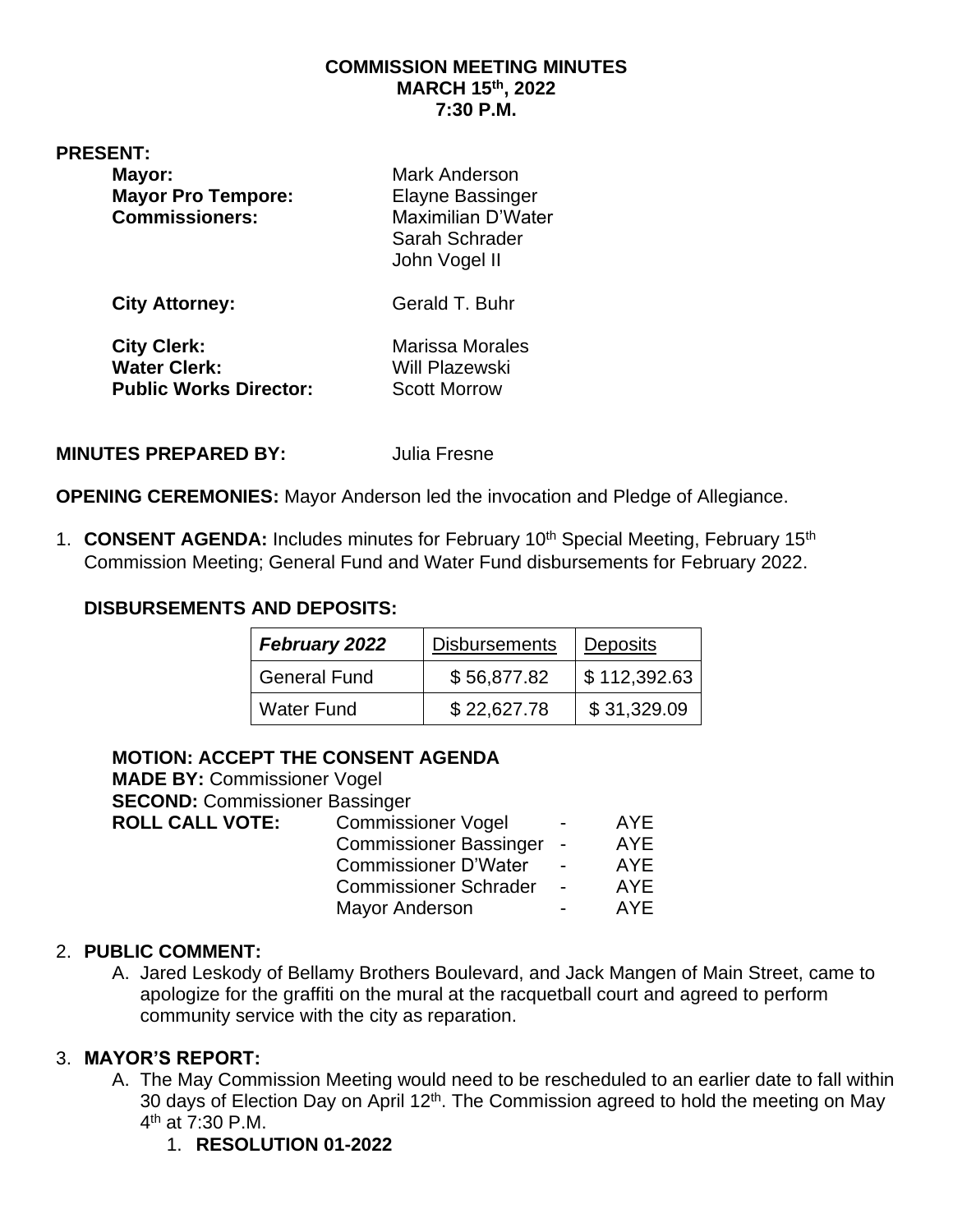#### **A RESOLUTION OF THE CITY COMMISSION OF THE CITY OF SAN ANTONIO, FLORIDA, RESCHEDULING THE MAY 2022 REGULAR MEETING OF THE CITY COMMISSION.**

**MOTION: ADOPT RESOLUTION 01-2022 MADE BY:** Commissioner Schrader **SECOND:** Commissioner D'Water **ROLL CALL VOTE:** Commissioner Vogel - AYE Commissioner Bassinger - AYE Commissioner D'Water - AYE Commissioner Schrader - AYE

Mayor Anderson The Sea AYE

# 4. **ATTORNEY'S REPORT: NONE**

## 5. **COMMISSIONER REPORTS**

## A. **BUILDING AND ZONING – COMMISSIONER VOGEL:**

- 1. Building permit activity for February was tallied at \$535,697.70 including a Single-Family Home on Vestavia Street.
- 2. The final plat for the Carmela subdivision was presented for approval. City Clerk Morales stated that the Engineering Consultant, Utility Engineering Consultant, and Planning Consultants had reviewed the plans after the 15-foot easement modification, with no further requirements or comments.

|                                     | MOTION: ACCEPT THE FINAL PLAT FOR THE CARMELA SUBDIVISION |                 |            |  |
|-------------------------------------|-----------------------------------------------------------|-----------------|------------|--|
| <b>MADE BY: Commissioner Vogel</b>  |                                                           |                 |            |  |
| <b>SECOND: Commissioner D'Water</b> |                                                           |                 |            |  |
| <b>ROLL CALL VOTE:</b>              | <b>Commissioner Vogel</b>                                 | $\sim$ 10 $\pm$ | AYE        |  |
|                                     | Commissioner Bassinger -                                  |                 | <b>AYE</b> |  |
|                                     | Commissioner D'Water -                                    |                 | AYF        |  |

3. Commissioner Vogel presented a list of recommended additions to the city's zoning designations based on commissioner input. The commission discussed a few items to strike out from potential allowances. City Clerk Morales advised that the Planning Consultant had been notified of anticipated zoning changes and that the city would reach back out with the specifics to draft an ordinance.

> **MOTION: DIRECT CENTRAL FLORIDA REGIONAL PLANNING COUNCIL TO DRAFT AN ORDINANCE TO ADD THE PROPOSED USES TO THE ZONING CODE, STRIKING: ESTABLISHMENT PROVIDING DANCING AND ENTERTAINMENT, SEPTIC TANKS SALES AND INTALLATIONS, CONSTRICTION DEMOLITION DEBRIS DISPOSAL, YARD TRASH DISPOSAL, WASTEWATER TREATMENT FACILITIES, MINING RECLAMATION, AND TRAVEL TRAILER PARKS. MADE BY:** Commissioner Vogel **SECOND:** Commissioner Schrader **ROLL CALL VOTE:** Commissioner Vogel - AYE Commissioner Bassinger - AYE

Commissioner Schrader - AYE Mayor Anderson **Face AME** 

> Commissioner D'Water - AYE Commissioner Schrader - AYE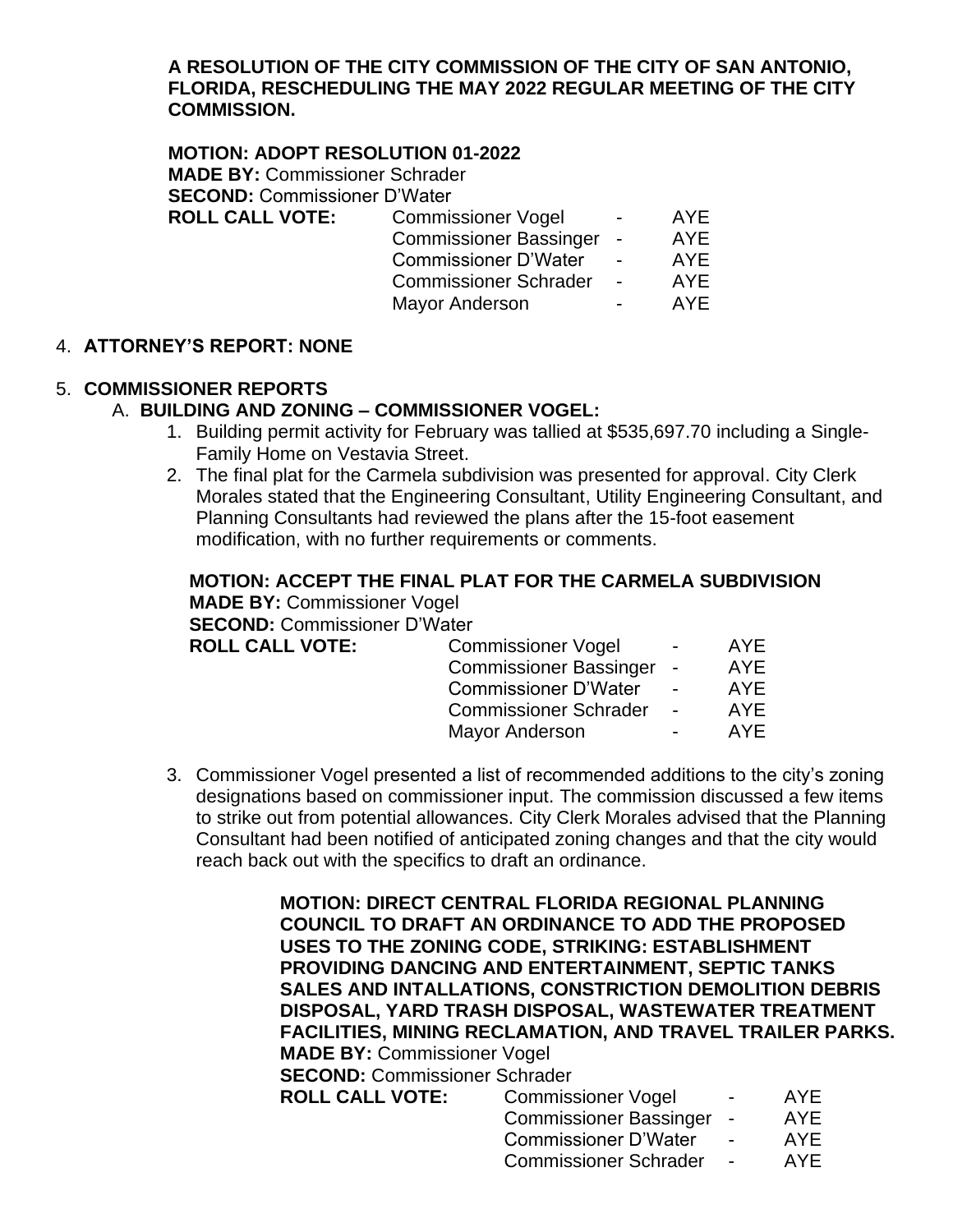# B. **PARKS AND RECREATION – COMMISSIONER BASSINGER:**

- 1. Commissioner Bassinger advised that end-caps were installed on the bleachers at City Park. She also advised that the equipment was delivered for the ADA compliance bathroom modifications and would be installed in the coming weeks.
- 2. The trash can in the Rosewood dog park would be relocated to the entrance, and a dog waste station would be installed within the park. She also stated that a bench will be placed on the concrete pad in the park.
- 3. Mayor Anderson asked Public Works Director Morrow to check on the wooden benches at City Park and to look into bringing dirt to fill behind the basketball court.

# C. **STREETS – COMMISSIONER SCHRADER:**

1. The City was waiting on a start date for the Pompanic paving project. City Clerk Morales said that Bill Housel, Engineering Consultant, recommended 4 to 6 months to complete the project, but to consider potential delays such as weather or supply shortages. City Attorney Buhr advised that the contractor should tell the city if any supply shortages are expected to delay the project at an early stage.

#### **MOTION: ALLOW THE STREETS COMMISSIONER TO ACCEPT A START AND COMPLETION DATE FOR THE POMPANIC CONTRACT WITH SUPERIOR SITEWORKS**

**MADE BY:** Commissioner Schrader

**SECOND:** Commissioner Bassinger

| <b>ROLL CALL VOTE:</b> | <b>Commissioner Vogel</b>    | $\sim$                   | AYE        |
|------------------------|------------------------------|--------------------------|------------|
|                        | Commissioner Bassinger -     |                          | <b>AYE</b> |
|                        | <b>Commissioner D'Water</b>  |                          | AYE        |
|                        | <b>Commissioner Schrader</b> | $\sim$                   | AYE        |
|                        | Mayor Anderson               | $\overline{\phantom{0}}$ | AYE        |

2. Commissioner Schrader discussed purchasing an above-ground lockable hatch for the sump pump on Meadow Lane to help prolong the life of the equipment.

# **MOTION: ACCEPT THE \$1,405.52 QUOTE FROM ADEX METAL SPECIALTIES FOR THE HATCH FOR THE SUMP PUMP ON MEADOW LANE**

**MADE BY:** Commissioner Schrader

**SECOND:** Commissioner D'Water

| <b>ROLL CALL VOTE:</b> | <b>Commissioner Vogel</b>    | $\sim$ | AYE        |
|------------------------|------------------------------|--------|------------|
|                        | Commissioner Bassinger -     |        | <b>AYE</b> |
|                        | <b>Commissioner D'Water</b>  |        | <b>AYE</b> |
|                        | <b>Commissioner Schrader</b> |        | <b>AYE</b> |
|                        | Mayor Anderson               |        | AYE        |
|                        |                              |        |            |

# D. **WATERWORKS – COMMISSIONER D'WATER:**

1. Commissioner D'Water advised that water customers received a noticed about radio nuclide testing. He stated that no members of staff or the commission were responsible for these tests, and U.S. Water, the city's operator, failed to do the testing last year as required by DEP. He noted that testing is now being done and there was no cause for public alarm as sending out the public notices was a requirement from DEP. Commissioner D'Water clarified that there are no fines to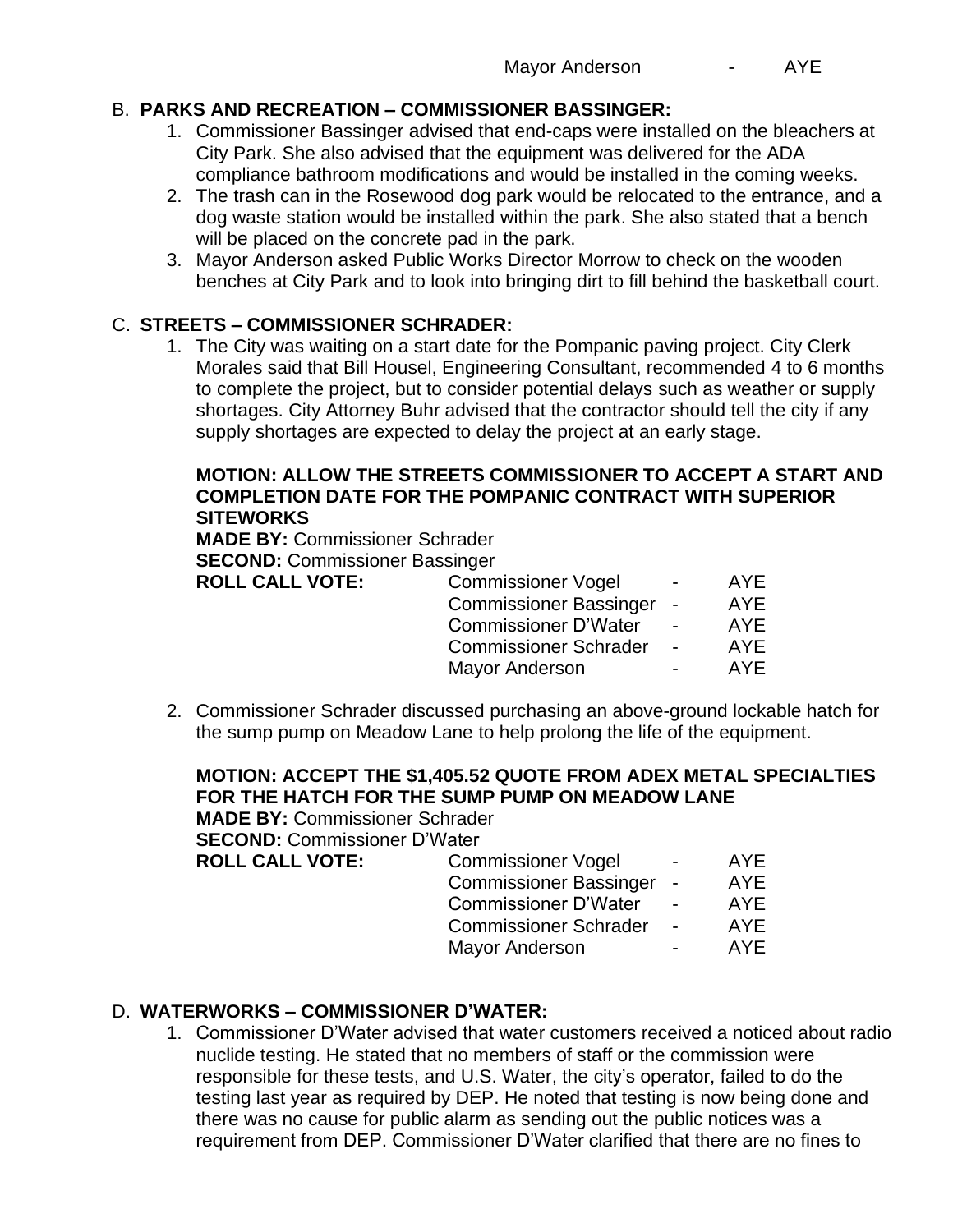pay, and the water system was never compromised. He instructed staff to seek reimbursement from U.S. Water for the associated mailing costs and labor hours.

- 2. Commissioner D'Water advised that the city still had not heard back from Florida Rural Water regarding the water rate study.
- 3. Public Works Director Morrow advised that Well #3 would be installed on March 21<sup>st</sup>.

### 6. **CLERK'S REPORT:**

A. City Clerk Morales stated that the City advertised the Board of Adjustment vacancy and received one resume from resident Joseph Couture. The Commission discussed his background and experience.

## **MOTION: APPOINT JOSEPH COUTURE TO THE BOARD OF ADJUSTMENT**

**MADE BY:** Commissioner Vogel **SECOND:** Commissioner Schrader

| <b>ROLL CALL VOTE:</b> | <b>Commissioner Vogel</b>     | $\blacksquare$ | AYE  |
|------------------------|-------------------------------|----------------|------|
|                        | <b>Commissioner Bassinger</b> | $\sim$         | AYE. |
|                        | <b>Commissioner D'Water</b>   | $\blacksquare$ | AYE. |
|                        | <b>Commissioner Schrader</b>  | $\blacksquare$ | AYE. |
|                        | <b>Mayor Anderson</b>         | $\blacksquare$ | AYF  |
|                        |                               |                |      |

B. City Clerk Morales noted that there were two sets of pedestrian crossing signs installed on College Avenue, Pennsylvania Avenue, and Curley Street. Staff recommended that all signs be double-sided with flashing lights for better visibility.

**MOTION: ACCEPT THE QUOTE FROM TRANSPORTATION SOLUTIONS & LIGHTING FOR THE PURCHASE OF SIGNS AND LIGHTING IN THE AMOUNT OF \$4,278 MADE BY:** Commissioner Schrader

**SECOND:** Commissioner D'Water

| <b>Commissioner Vogel</b>     | $\blacksquare$           | AYE.       |
|-------------------------------|--------------------------|------------|
| <b>Commissioner Bassinger</b> |                          | AYE.       |
| <b>Commissioner D'Water</b>   | $\blacksquare$           | <b>AYE</b> |
| <b>Commissioner Schrader</b>  | $\overline{\phantom{a}}$ | AYF        |
| <b>Mayor Anderson</b>         | $\overline{\phantom{a}}$ | AYF.       |
|                               |                          | $\sim$ $-$ |

- C. A quote for a larger ditch bucket for the mini excavator was presented. The proposed bucket did not contain teeth on the end and would be more suitable for ditch work and minimize risk of damaging underground utilities.
	- 1. Donna Pettis of Dade City asked what the use of the mini excavator was, and Public Works Director Morrow advised it was used for digging to do utility work and to clean up ditches throughout the city. Ms. Pettis asked about cleaning up  $7<sup>th</sup>$  Avenue and Magnolia Street where she owns rental properties. Mayor Anderson advised that staff is working to clean up some of these streets already and continually working to maintain ditches.

# **MOTION: ACCEPT THE QUOTE FROM ATTACHMENTS WORLDWIDE TO PURCHASE FOR A DITCH BUCKET IN THE AMOUNT OF \$3,322.64**

**MADE BY:** Commissioner Vogel

**SECOND:** Commissioner Bassinger **ROLL CALL VOTE:** 

| <b>Commissioner Vogel</b>     | AYE        |
|-------------------------------|------------|
| <b>Commissioner Bassinger</b> | <b>AYE</b> |
| <b>Commissioner D'Water</b>   | <b>AYE</b> |
| <b>Commissioner Schrader</b>  | <b>AYE</b> |